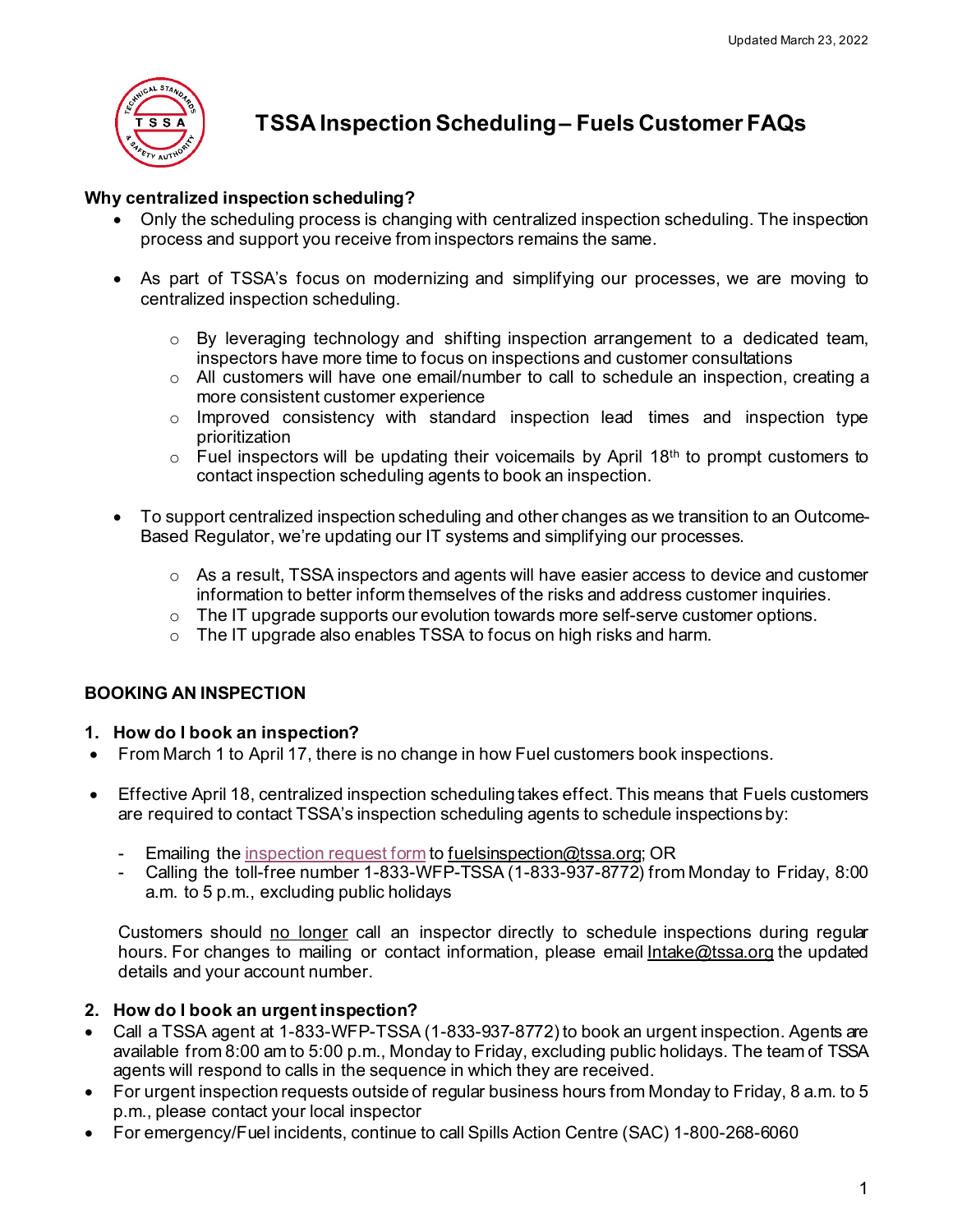## **3. How much advance notice do I need to give to book an inspection?**

The lead times for inspection and engineering services are as follows:

- o Regular Services: 20-30 working days
- o Rushed Services: 5-10 working days (Note: There is a fee associated with rushed services)

## **4. What information do I need to have on hand when I book an inspection?**

You will need to provide the following information when booking an inspection with an inspection scheduling agent:

- o Work order number
- o Type of inspection
- $\circ$  Preferred inspection date and time
- o Customer name
- o Primary business address
- o Billing address
- o Inspection site address
- o Inspection site contact

#### **5. If I send an email/leave a message with Inspection Scheduling, when can I expect a reply?**

Our team of agents will respond to calls in sequence during regular business hours. Inspections are scheduled based on the time of the request, priority level and inspector availability. Agents will respond to emailed inspection requests within one business day.

#### **6. Can I request a preferred time for the inspection?**

Yes, our agents look to accommodate your preferred inspection time. Inspections are scheduled based on priority level and the requested time.

#### **7. Can I request a particular individual inspector for the inspection?**

TSSA will assign inspectors based on type of inspection, availability and location. When possible, the same inspector will be assigned to a worksite for continuity.

#### **8. How will the amount of time required for my inspection be determined?**

We've estimated the average time required for different types of inspections. With this average inspection time in mind, TSSA agents will ask additional questions to better understand the scope of the inspection and adjust the time accordingly. You're encouraged to share any details with the agent that could inform the length of the inspection. In addition, inspectors will proactively review their schedule and request any changes.

#### **9. If we require more than one inspection, do we need to schedule each one separately or can we schedule this work together in one visit?**

In many cases, work can be grouped for the same job and type. Please inform the agent when scheduling an inspection.

#### **10. Information about my devices/company have changed. Who should I contact?**

Please email [Intake@tssa.org](mailto:Intake@tssa.org) the updated details and your account number prior to your inspection.

#### **ASSIGNING AN INSPECTOR**

#### **11. Can I request a specific inspector for the inspection?**

TSSA will assign inspectors based on type of inspection, availability and location. When possible, the same inspector will be assigned to a worksite for continuity.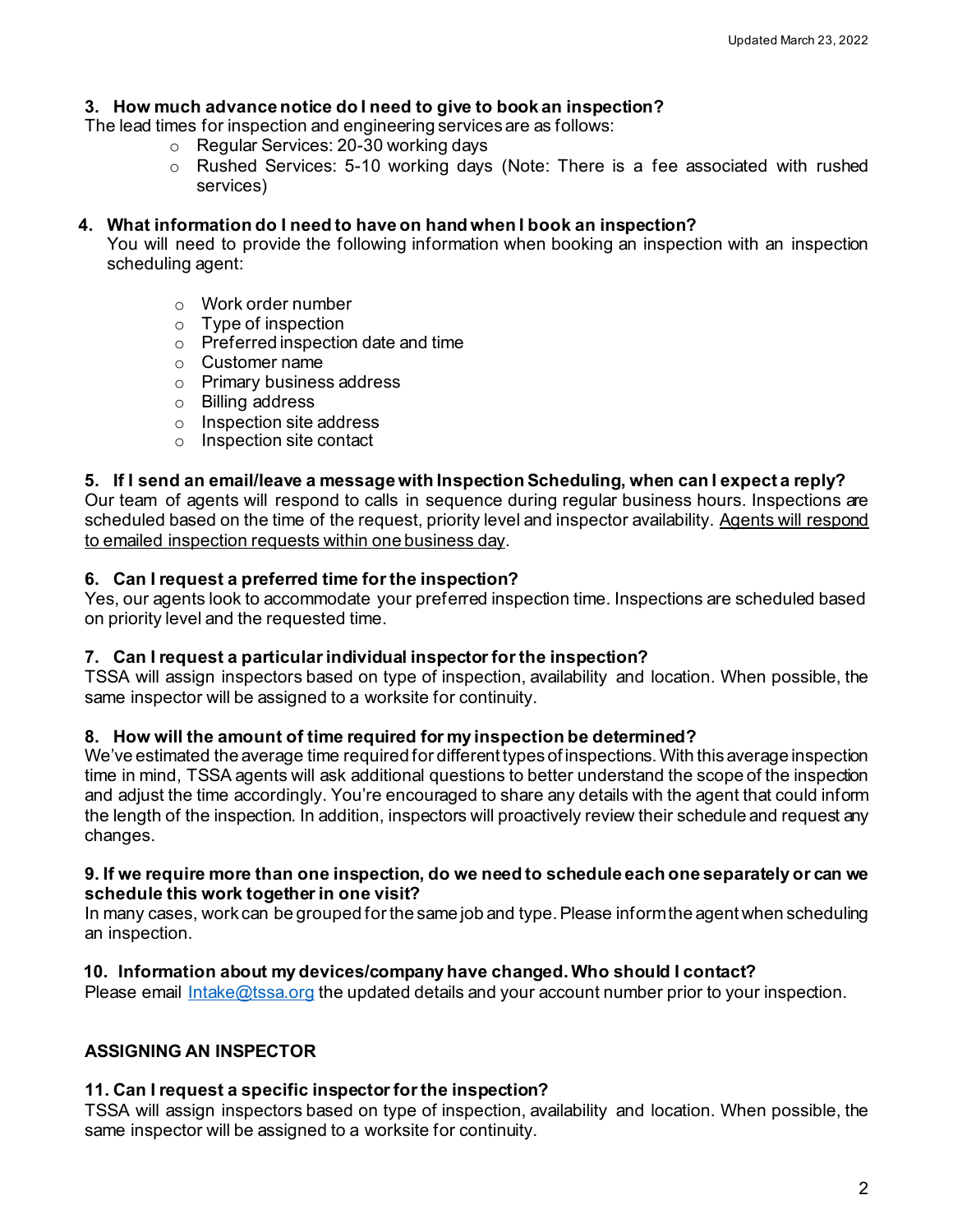# **CHANGING AN INSPECTION**

## **12. If I need to change the inspection time, who do I contact?**

You can contact an agent at [inspectionscheduling@tssa.org](mailto:inspectionscheduling@tssa.org) or 1-833-WFP-TSSA (1-833-937-8772). An agent can make changes to the schedule and inform inspectors of the new times.

#### **13. If an inspector is behind schedule, can my inspection time change or be cancelled?**

There may be times when an inspection scheduling agent contacts a customer to adjust or change an inspection time. If this inspection time cannot be changed due to high-priority level, the TSSA agent will consider scheduling another inspector or, if required, consult the Fuels Supervisor.

#### **14. How are cancellations or delays of an inspection (e.g inclement weather, illness) managed?**

- There may be times when TSSA agents may need to change the timing of an inspection or assign another inspector. Agents will contact customers to discuss.
- If an inspection is cancelled by the requestor as not ready or not required while the inspector is en route or has arrived at the worksite, a flat travel charge will be applied as it is today. There is no charge for prior cancellations with a notice of one business day.

# **CONDUCTING THE INSPECTION**

## **15. What happens if the inspection cannot be completed within the allocated time?**

In most cases, inspectors can adjust their schedule while onsite to complete an inspection, similar as they do today. Inspectors will notify the Inspection Scheduling team as required. TSSA also schedules a window of time between inspections that give inspectors some flexibility within their schedule to stay longer at a worksite or arrive earlier at the next worksite. The Inspection Scheduling team will notify you if there are any changes.

#### **16. Will inspectors continue to work directly with contractors and customers on questions/discussions on inspection reports and orders?**

Yes, consultations and clarifications on inspection reports and orders continue to be handled by the inspector.

# **INSPECTOR SUPPORT**

#### **17. If I am looking for expertise/to ask a question from an inspector, not a specific inspection, who do I call?**

You can continue to reach out to an inspector if you have questions. Depending on the request, inspectors may request that a consultation or inspection be scheduled through Inspection Scheduling. For technical enquiries, please contact the Fuels Safety Tech Desk at fuels technical services@tssa.org or call the toll-free number at 1-877-682-8772.

# **18. Can I continue to call the inspector whom I work with today?**

Yes, inspectors continue to be available to support customers. Depending on the request, inspectors may request that a consultation or inspection be scheduled through Inspection Scheduling.

#### **19. I need a consultation, not an inspection. Do I need to book this through an agent?**

You can continue to reach out to an inspector if you have questions. Depending on the request, inspectors may request that a consultation or inspection be scheduled through Inspection Scheduling. For technical enquiries, please contact the Fuels Safety Tech Desk at fuels technical services@tssa.org or call the toll-free number at 1-877-682-8772. Fuels Tech Desk can provide an Application for a Consultation form if required.